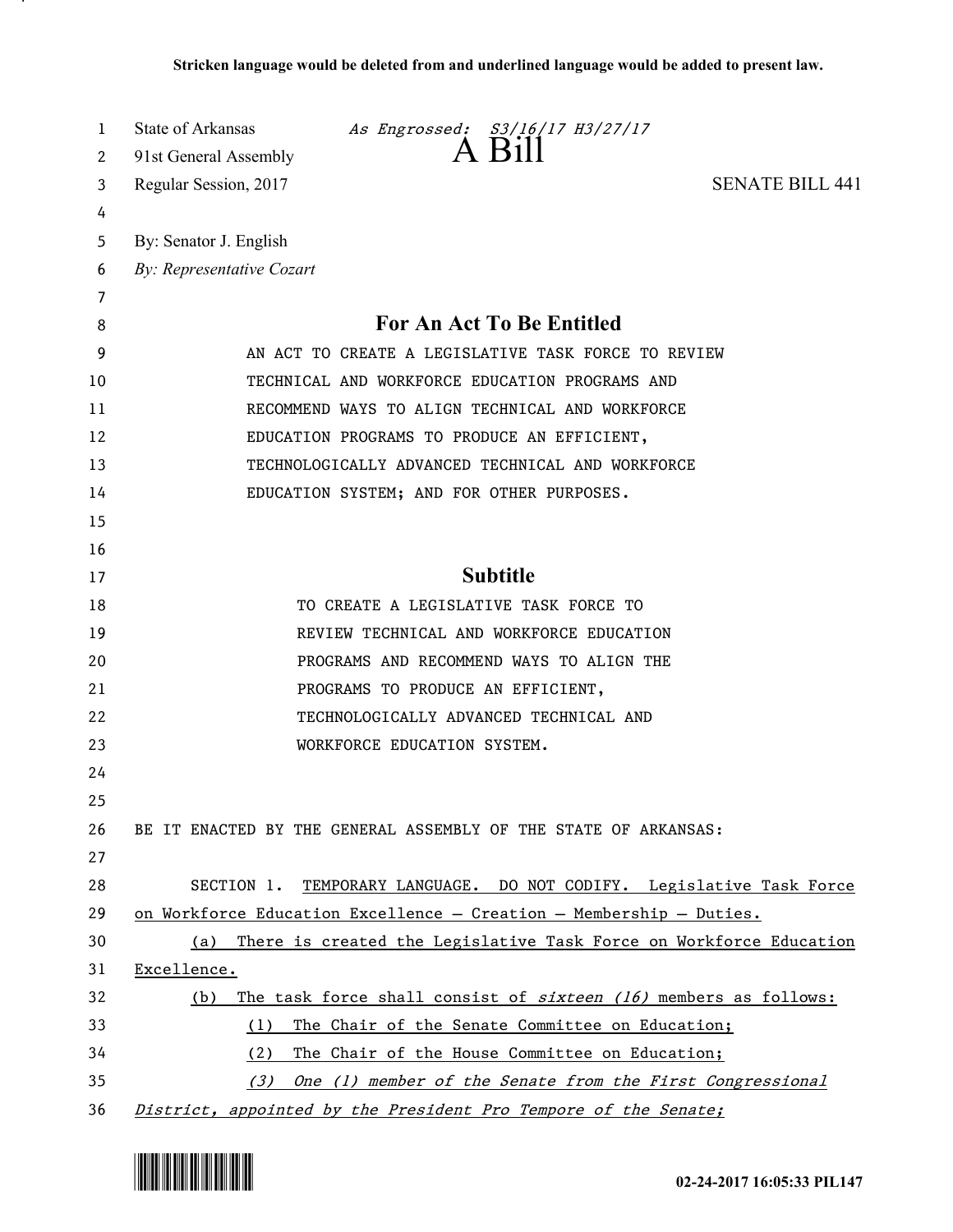| 1  | (4) One (1) member of the House of Representatives from the                 |
|----|-----------------------------------------------------------------------------|
| 2  | First Congressional District, appointed by the Speaker of the House of      |
| 3  | Representatives;                                                            |
| 4  | (5) One (1) member of the Senate from the Second Congressional              |
| 5  | District, appointed by the President Pro Tempore of the Senate;             |
| 6  | (6) One (1) member of the House of Representatives from the                 |
| 7  | Second Congressional District, appointed by the Speaker of the House of     |
| 8  | Representatives;                                                            |
| 9  | (7) One (1) member of the Senate from the Third Congressional               |
| 10 | District, appointed by the President Pro Tempore of the Senate;             |
| 11 | (8) One (1) member of the House of Representatives from the                 |
| 12 | Third Congressional District, appointed by the Speaker of the House of      |
| 13 | Representatives;                                                            |
| 14 | (9) One (1) member of the Senate from the Fourth Congressional              |
| 15 | District, appointed by the President Pro Tempore of the Senate;             |
| 16 | (10) One (1) member of the House of Representatives from the                |
| 17 | Fourth Congressional District, appointed by the Speaker of the House of     |
| 18 | Representatives; and                                                        |
| 19 | (11)(A) Six (6) members who represent industry in Arkansas to be            |
| 20 | appointed as follows:                                                       |
| 21 | (i) Three (3) members to be appointed by the                                |
| 22 | President Pro Tempore of the Senate; and                                    |
| 23 | Three (3) members to be appointed by the<br>(ii)                            |
| 24 | Speaker of the House of Representatives.                                    |
| 25 | The members appointed under subdivision (11)(A) of<br>(B)                   |
| 26 | this section shall be chosen from a list of names submitted by the Arkansas |
| 27 | State Chamber of Commerce that shall include without limitation:            |
| 28 | Industry executives;<br>(i)                                                 |
| 29 | (ii) Human resources personnel;                                             |
| 30 | (iii) Licensed professionals; and                                           |
| 31 | (iv) Other representatives of industry.                                     |
| 32 | (c)(1) The Chair of the Senate Committee on Education and the Chair of      |
| 33 | the House Committee on Education shall call the first meeting of the task   |
| 34 | force within sixty (60) days of the effective date of this act and shall    |
| 35 | serve as cochairs of the task force.                                        |
| 36 | (2) At the first meeting of task force, the members of the task             |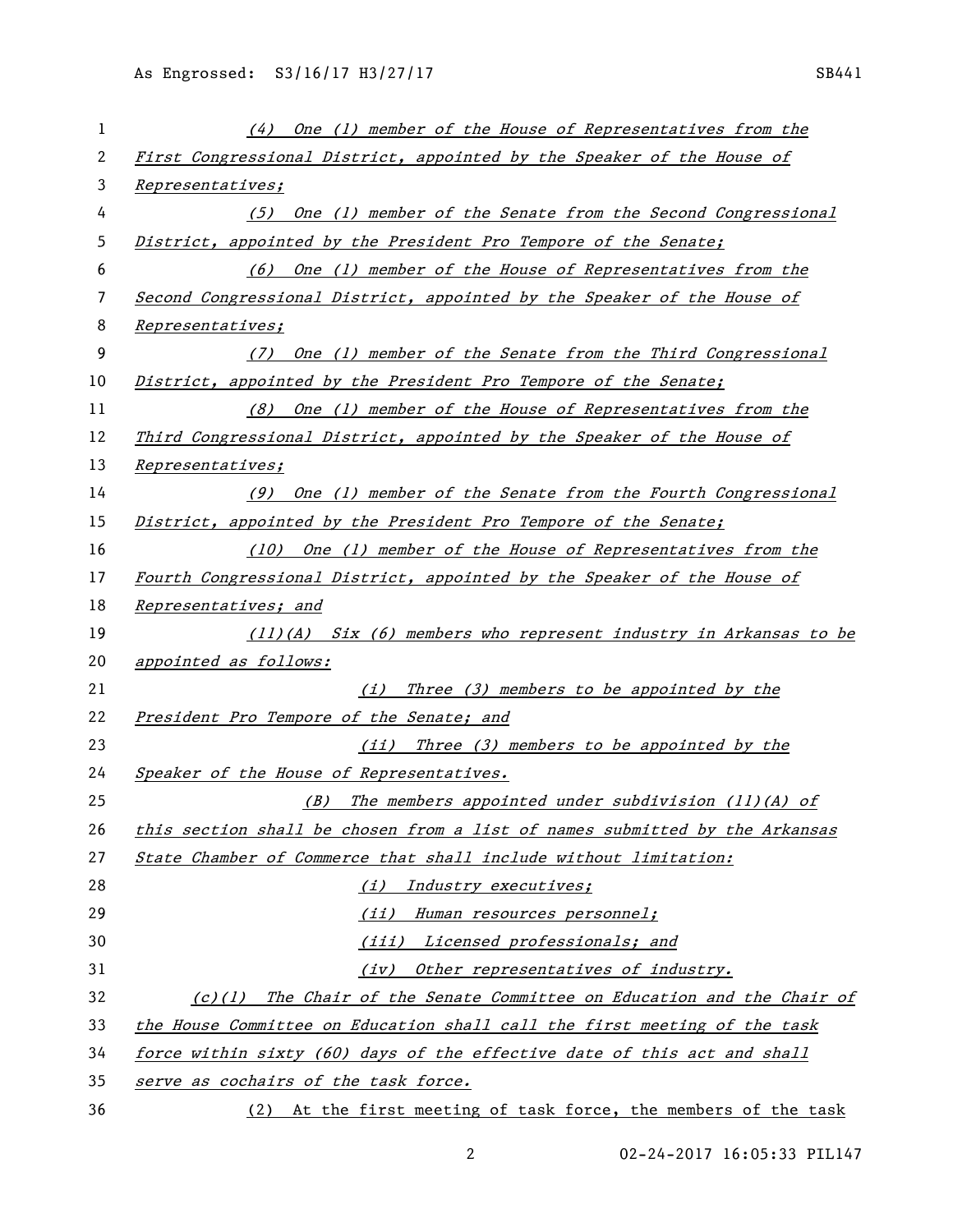As Engrossed: S3/16/17 H3/27/17 SB441

| 1                     | force shall elect from its membership other officers as needed for the      |
|-----------------------|-----------------------------------------------------------------------------|
| $\mathbf{2}^{\prime}$ | transaction of business.                                                    |
| 3                     | (3)(A) The task force shall conduct its meetings at the State               |
| 4                     | Capitol Building or another site selected by the chair.                     |
| 5                     | (B) Meetings of the task force shall be held at least one                   |
| 6                     | (1) time every three (3) months but may occur more often at the call of the |
| 7                     | chair.                                                                      |
| 8                     | The task force shall establish rules and procedures for<br>(4)              |
| 9                     | conducting business.                                                        |
| 10                    | (5) If a vacancy occurs on the task force, the vacancy shall be             |
| 11                    | filled in the same manner as the original appointment.                      |
| 12                    | $(6)(A)$ Legislative members of the task force shall be paid per            |
| 13                    | diem and mileage as authorized by law for attendance at meetings of interim |
| 14                    | committees of the General Assembly.                                         |
| 15                    | (B) Non-legislative members of the task force shall serve                   |
| 16                    | without compensation but may receive reimbursement under $\S$ 25-16-902.    |
| 17                    | (7)(A) A majority of the members of the task force shall                    |
| 18                    | constitute a quorum for transacting business.                               |
| 19                    | (B) No action may be taken by the task force except by a                    |
| 20                    | majority vote at a meeting at which a quorum is present.                    |
| 21                    | The task force may expend funds and resources in carrying<br>(8)            |
| 22                    | out its purpose and responsibilities that are appropriated or funded by the |
| 23                    | General Assembly or a third party.                                          |
| 24                    | (9) The Bureau of Legislative Research shall provide staff for              |
| 25                    | the task force.                                                             |
| 26                    | $(d)(1)$ The task force shall review and research ways to improve career    |
| 27                    | and technical education programs and workforce development programs and to  |
| 28                    | align career and technical education programs and workforce development     |
| 29                    | programs to achieve a positive economic impact on the State of Arkansas.    |
| 30                    | The task force shall:<br>(2)                                                |
| 31                    | (A) Review the current structure, fiscal performance,                       |
| 32                    | compliance, and outcomes of the career and technical education programs and |
| 33                    | workforce development programs offered through:                             |
| 34                    | (i) High schools;                                                           |
| 35                    | (ii) Secondary vocational area centers, as defined                          |
| 36                    | $in \S 6 - 20 - 2303;$                                                      |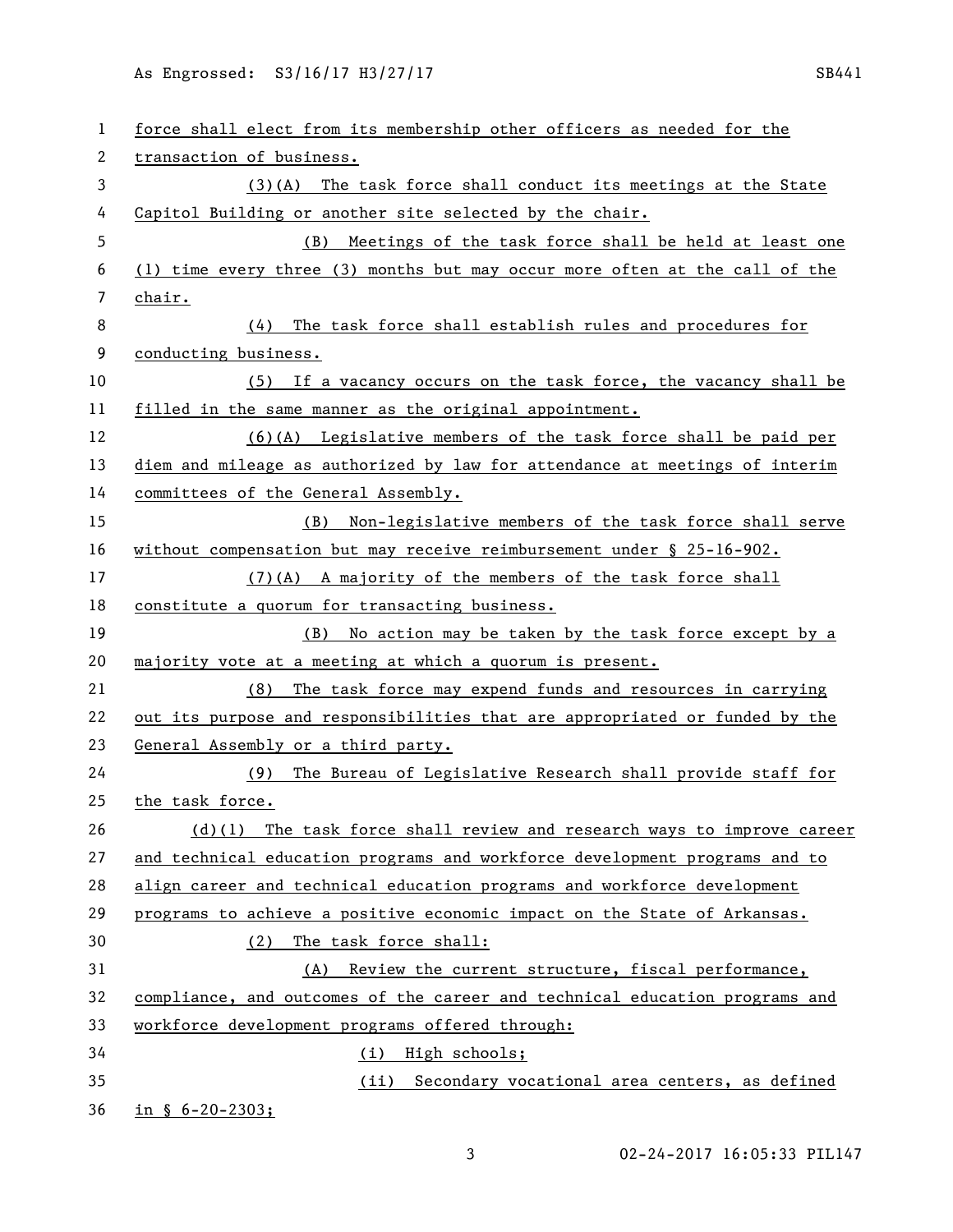| 1  | Two-year institutions of higher education;<br>(iii)                           |
|----|-------------------------------------------------------------------------------|
| 2  | Four-year institutions of higher education;<br>(iv)                           |
| 3  | The Department of Career Education;<br>(v)                                    |
| 4  | The Department of Workforce Services;<br>(vi)                                 |
| 5  | Apprenticeship schools, offices, and programs,<br>(vii)                       |
| 6  | including at the Department of Labor, Department of Career Education,         |
| 7  | Department of Workforce Services, Department of Human Services, and other     |
| 8  | apprenticeship schools receiving public funds; and                            |
| 9  | (viii) Other agencies or organizations that offer                             |
| 10 | career and technical education programs or workforce development programs;    |
| 11 | Review the workforce needs of the state now and in the<br>(B)                 |
| 12 | future;                                                                       |
| 13 | (C)<br>Recommend strategies to meet the workforce needs of                    |
| 14 | the state;                                                                    |
| 15 | Research and recommend ways to improve the delivery of<br>(D)                 |
| 16 | career and technical education programs and workforce development programs;   |
| 17 | Research and recommend strategies to align the career<br>(E)                  |
| 18 | and technical education programs and workforce development programs;          |
| 19 | (F)<br>Research and recommend strategies that:                                |
| 20 | Reduce skill shortages;<br>(i)                                                |
| 21 | Enhance the state's economic growth;<br>(ii)                                  |
| 22 | (iii) Meet industry demands;                                                  |
| 23 | Improve fiscal and operational consistency and<br>(iv)                        |
| 24 | efficiency as it relates to career and technical education among statewide    |
| 25 | high schools, secondary vocational area centers, apprenticeship programs, and |
| 26 | two-year state-supported institutions of higher education;                    |
| 27 | (v) Create alignment among educational and career                             |
| 28 | pathways, concurrent credit opportunities, apprenticeship credits for         |
| 29 | relevant secondary and college courses, and work-based learning opportunities |
| 30 | for students transitioning among high schools, secondary vocational area      |
| 31 | centers, apprenticeship programs, two-year state-supported institutions of    |
| 32 | higher education, and employment;                                             |
| 33 | (vi) Identify and overcome barriers to improve                                |
| 34 | career and technical education programs and workforce development programs    |
| 35 | and to align career and technical education programs and workforce            |
| 36 | development programs to achieve a positive economic impact on the State of    |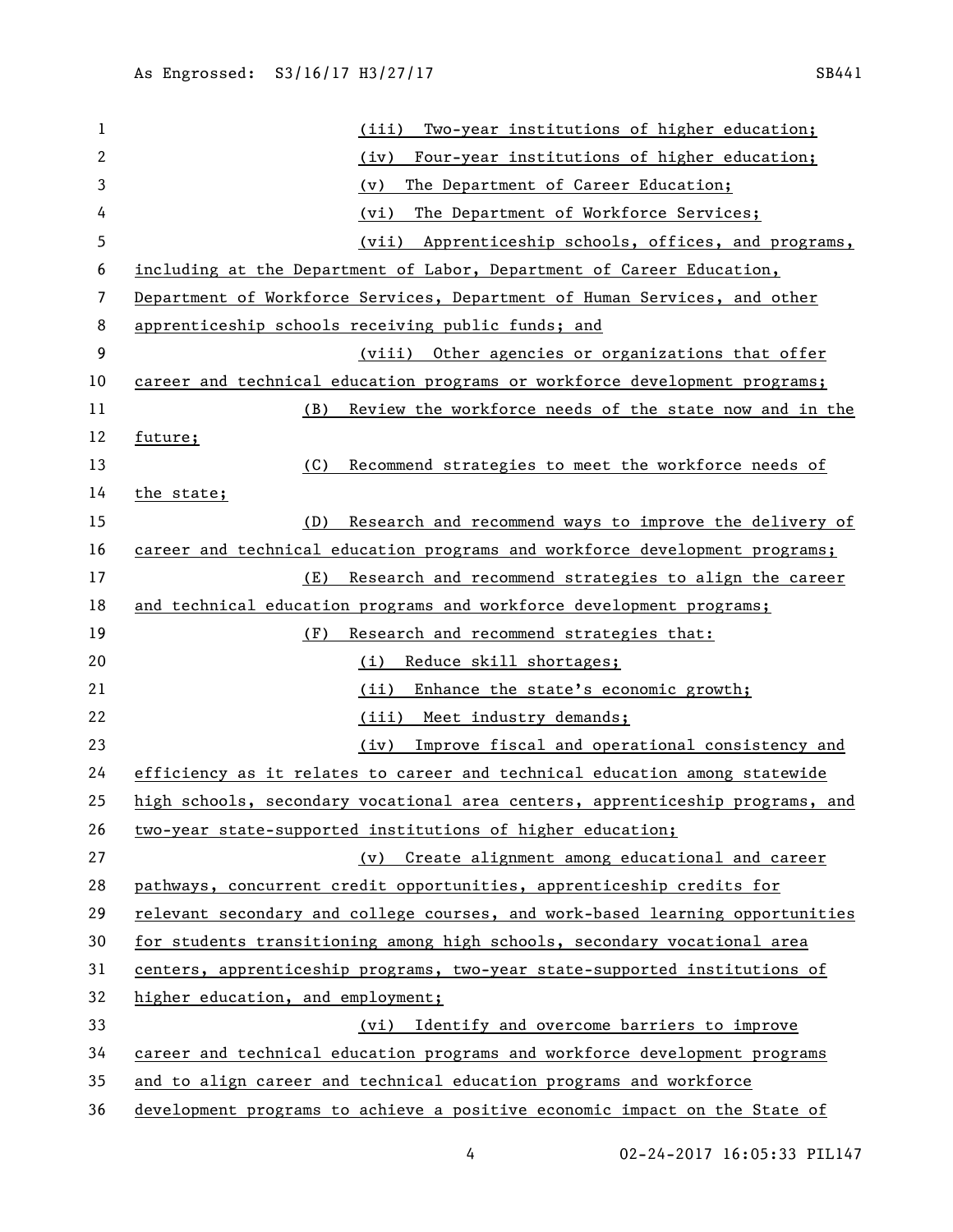| 1            | Arkansas, including without limitation:                                             |
|--------------|-------------------------------------------------------------------------------------|
| $\mathbf{2}$ | Any limitations on work-based learning<br>(a)                                       |
| $\mathbf 3$  | opportunities for high school and college students;                                 |
| 4            | (b) A lack of career-centric, outcome-based                                         |
| 5            | incentives at all levels of education;                                              |
| 6            | The gap between education requirements and<br>(c)                                   |
| 7            | employer and labor market needs; and                                                |
| 8            | The lack of strategic alignment and<br>(d)                                          |
| 9            | collaboration among the similarly motivated workforce and education programs        |
| 10           | of agencies, school districts, and institutions of higher education; and            |
| 11           | (vii) Provide access to high-quality, globally                                      |
| 12           | competitive career and technical education programs and workforce development       |
| 13           | programs;                                                                           |
| 14           | (G)<br>Review best practices among other states;                                    |
| 15           | Review regional, prioritized occupations and skills<br>(H)                          |
| 16           | needed by using the priorities and regions defined by each local workforce          |
| 17           | development board under the Arkansas Workforce Innovation and Opportunity           |
| 18           | <u>Act, § 15-4-3701 et seq., as a starting point, which shall drive program and</u> |
| 19           | funding priorities for the entities, pathways, curricula, training, and             |
| 20           | credit opportunities;                                                               |
| 21           | Review methods to create and implement a statewide<br>(I)                           |
| 22           | plan for promotion and recruitment of talent to opportunities in the highest        |
| 23           | priority occupations;                                                               |
| 24           | Review ways to reduce duplication of effort and<br>(J)                              |
| 25           | achieve alignment and collaboration in improving career and technical               |
| 26           | education programs and workforce development programs and aligning career and       |
| 27           | technical education programs and workforce development programs to achieve a        |
| 28           | positive economic impact on the State of Arkansas;                                  |
| 29           | Engage the following:<br>(K)                                                        |
| 30           | (i) Local workforce development committees under the                                |
| 31           | Arkansas Workforce Innovation and Opportunity Act, § 15-4-3701 et seq.;             |
| 32           | Arkansas Economic Development Commission;<br>(ii)                                   |
| 33           | Department of Workforce Services;<br>(iii)                                          |
| 34           | Department of Higher Education;<br>(iv)                                             |
| 35           | Department of Education;<br>(v)                                                     |
| 36           | (vi) Department of Career Education;                                                |